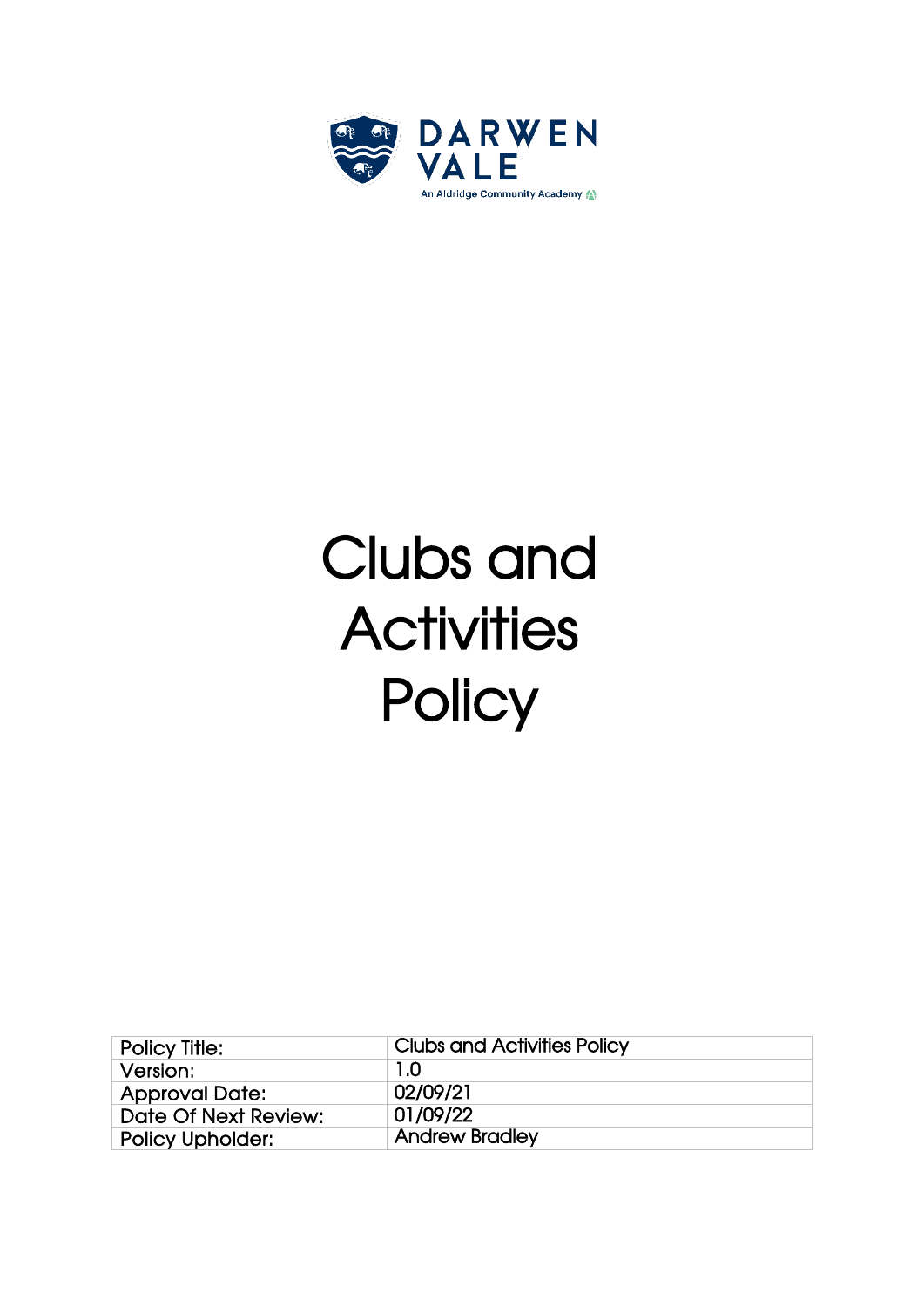# **Clubs and Activities Policy**

## **Aims of the Policy**

At Darwen Vale we facilitate a whole range of various clubs and activities to compliment and enrich and complement our curriculum offer. This allows the students to further develop their social, emotional and educational skills. By taking part in extracurricular clubs, students gain the opportunity to build long-lasting friendships and connections, meet pupils from different backgrounds, and gain transferable skills such as communication, teamwork, organisation, problem solving and time management. It will also improve confidence.

As a result of our extra-curricular off the students will:

- Have greater understanding of health and fitness and opportunities to opt for physical activity to encourage a healthy lifestyle, when attending sports clubs
- Learn and develop new interests, skills and talents.
- Show a desire to improve and achieve in relation to their abilities and aspirations.
- Develop the appreciation of the concept of fair play, team play, honest competition and good sportsmanship when attending sports clubs.
- Understand safe practice and develop a sense of responsibility.
- Promote self-esteem through physical competence and learning new skills

## **Activities available and the selection**

The school provides excellent extra-curricular activities delivered by Aldridge staff and on occasions by outside specialists who are fully DBS checked. The range of clubs aims to offer the students the opportunity to perform in both competitive and non-competitive games and educationally learn new skills. Places will be offered based on the club's suitability to the age group. All students will have the opportunity to attend the clubs of their choice during the academic year.

# **General Information for school club, activities or competition**

- Students are expected to listen to the club leaders and follow instructions. If a student is unable to stay on task, then they may have to be removed for health and safety reasons. Students will be given an opportunity to improve their behaviour before this action would be taken.
- The member of staff running the club or activity is responsible for the administration and registers for school clubs.
- A register of all pupils should be taken at each club and the cohort should be uploaded to ClassCharts
- All club leaders are responsible for emergency and administration requirements and who their emergency contact is
- Parents/carers should be made aware where and when to collect their children after the club has finished by the club leader
- Students should wear appropriate clothing, where necessary eg. PE kit.
- Parents/carers should be given reasonable notice before an event or competition
- If a club has to be cancelled, we will advise the parents of the child in writing as soon as possible. If a club is cancelled on the day, we will telephone or text the parents as soon